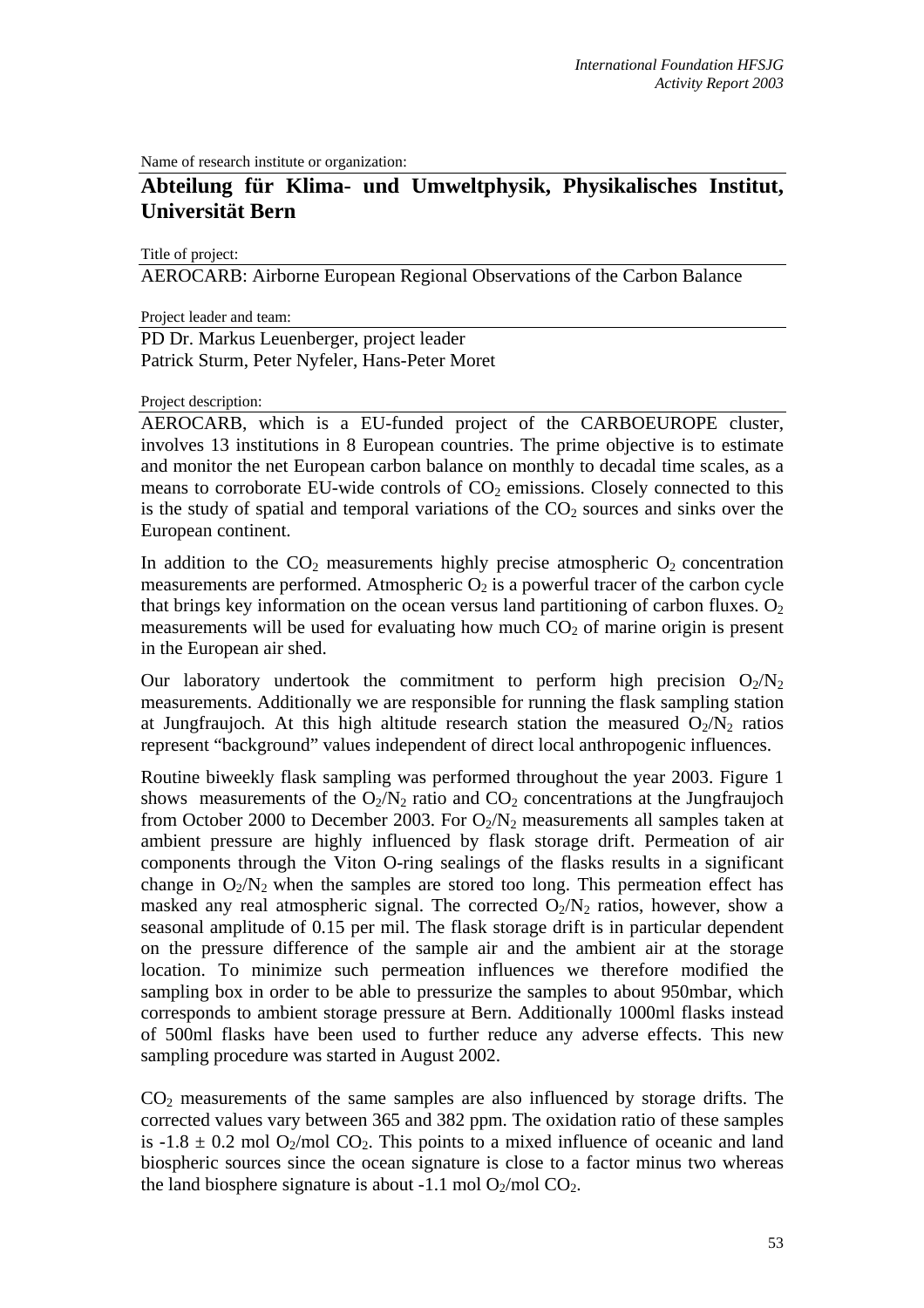

*Figure 1:*  $O_2/N_2$  and  $CO_2$  measurements at Jungfraujoch.

On the same air samples we also performed carbon isotope measurements. We used a syringe method using only about 1 ml STP of air. The precision is about 0.1 permil compared to  $0.02$  permil using a conventional  $CO<sub>2</sub>$  extraction. However, our principle is very fast and we can do several replicates. The variability on Jungfraujoch for  $\delta^{13}C$ is about 1 permil (Figure 2). From a Keeling plot we obtain a intercept of  $-23.3 \pm 0.8$ permil. This is consistent with preferential exchanges with the terrestrial biosphere and a very small fossil fuel contribution (note that fossil fuel has a  $\delta^{13}C$  value of about –28 permil compared to –25 permil for the terrestrial biosphere).

In 2004 we will set up continuous  $O_2/N_2$  and  $CO_2$  analysers at Jungfraujoch. With these state-of-the-art instruments it will be possible to monitor  $O_2/N_2$  and  $CO_2$ continuously and to prevent any flask storage and sampling problems.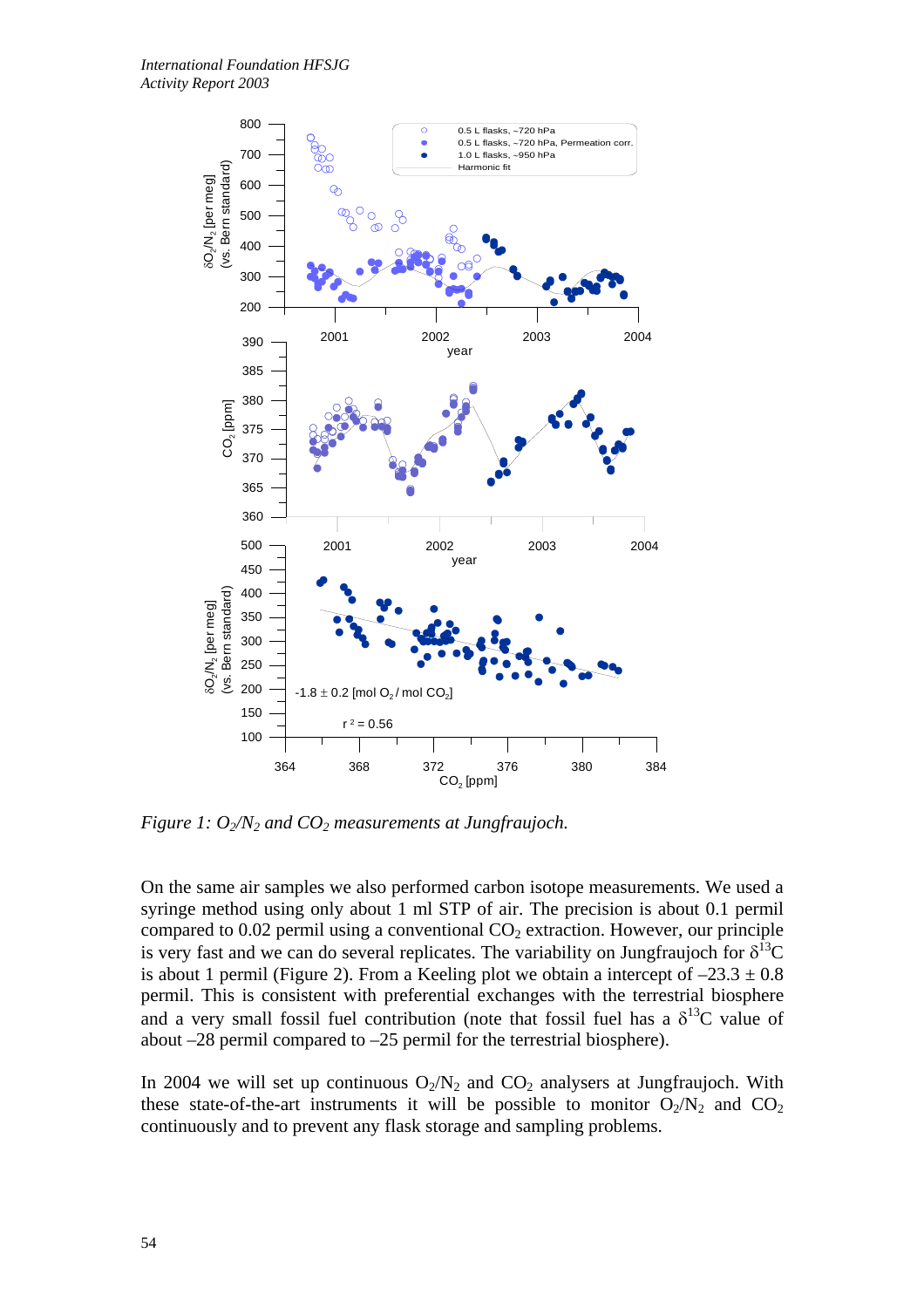

*Figure 2:* δ *13C and CO2 measurements at Jungfraujoch* 

Key words:

European Carbon Balance, High precision  $O_2/N_2$  measurements,  $CO_2$ , Flask sampling

Internet data bases: [http://www.aerocarb.cnrs-gif.fr](http://www.aerocarb.cnrs-gif.fr/)/

Collaborating partners/networks:

Centrum voor Isotopen Onderzoek, Groningen, The Netherlands

Address:

Climate and Environmental Physics Physikalisches Institut Universität Bern Sidlerstrasse 5 CH-3012 Bern

## Contacts:

| Markus Leuenberger                           | <b>or</b> | Patrick Sturm                         |
|----------------------------------------------|-----------|---------------------------------------|
| Tel.: +41 31 631 44 70                       |           | Tel.: $+41$ 31 631 85 64              |
| Fax: +41 31 631 87 42                        |           | Fax: $+41$ 31 631 87 42               |
| e-mail: mailto:mleuenberger@climate.unibe.ch |           | e-mail: mailto:sturm@climate.unibe.ch |
| URL: http://www.climate.unibe.ch/            |           |                                       |
| http://www.aerocarb.cnrs-gif.fr/             |           |                                       |
| http://www.bgc-jena.mpg.de/public/carboeur/  |           |                                       |